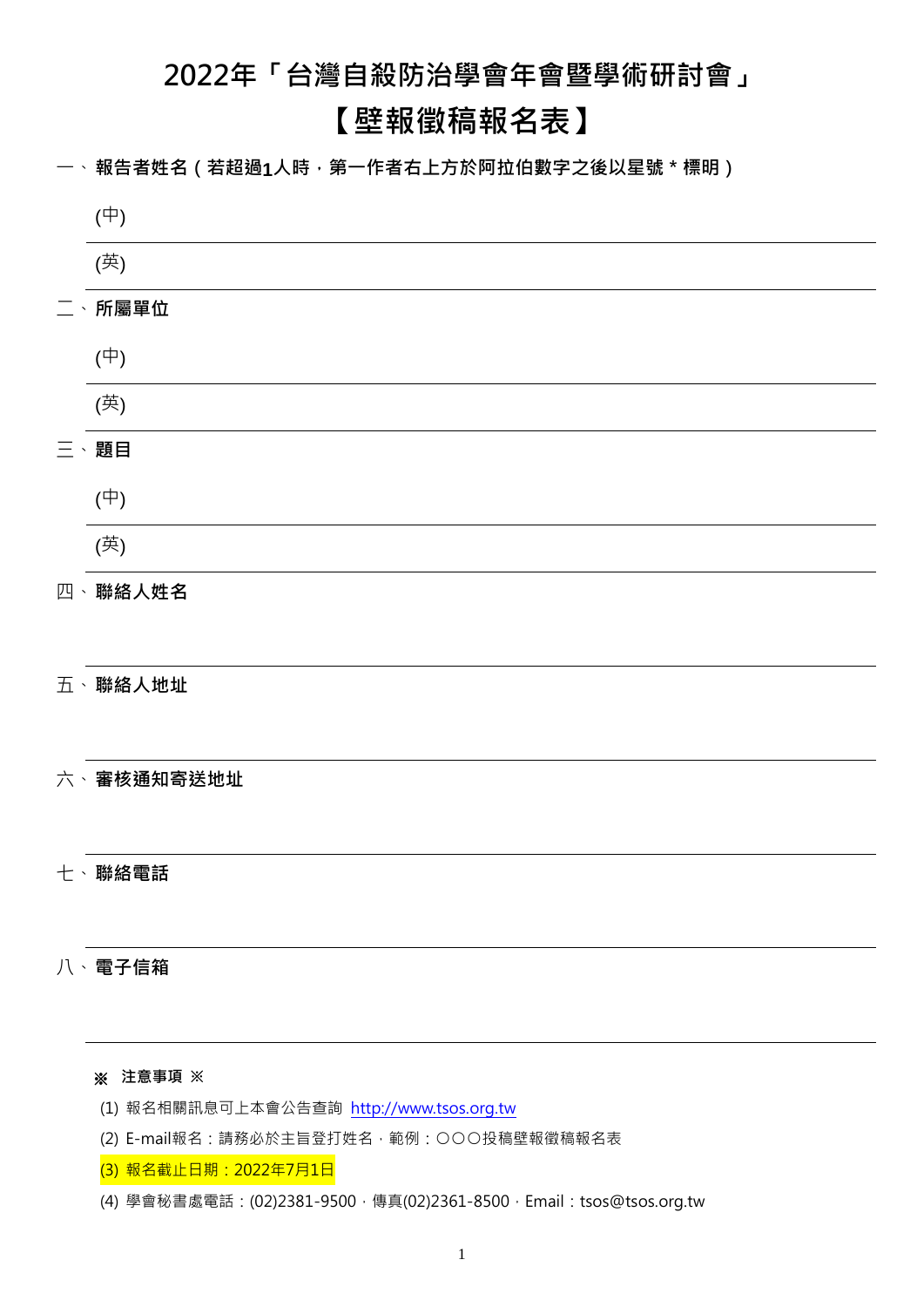# **壁報投稿簡則**

#### **※ 稿件格式請依本投稿簡則及摘要範例繕打**

- 一、摘要中、英文均可;中文正文650字以內、英文正文450字以內;一律以**A4格式1頁為限**。
- 二、摘要採用結構書寫方式
	- (1) **原著**:**目的(Background)、方法(Method)、結果(Results)及結論(Conclusion)。**
	- (2) **個案報告**:**目的(Background)、個案報告(Case Report)、討論(Discussion)。**
	- (3) **綜說與評論:內容得不採結構式書寫。**

#### **※建議附重要參考文獻3~5篇。**

- 三、書寫次序
	- (1) 中文摘要:中文題目、英文題目、中文姓名、英文姓名、中文所屬單位名稱、英文所屬單位 名稱及中文摘要本文。
	- (2) 英文摘要:英文題目、中文題目、英文姓名、中文姓名、英文所屬單位名稱、中文所屬單位 名稱及英文摘要本文。
- 四、題目、姓名與所屬單位名稱之間請空一行;中英文之間不需空行;所屬單位名稱與摘要本文之間 請空一行。
- 五、中文姓名(單位)與姓名(單位)之間請用**頓號**;英文姓名(單位)與姓名(單位)之間則用**逗號**。
- 六、中文摘要本文之每一段落之前空兩字,英文空四個字元;結構段落之間空一行;單間行距。
- 七、「著者姓名」之右上方以阿拉伯數字標示所代表之單位;「著者所屬單位」以阿拉伯數字標於左 上方。
- 八、著者兩位以上時, 第一作者右上方以星號 \* 註明標示於數字之後。
- 力,、請使用雷射印表機依所附範例格式繕印,中英字體點數為12點;中文字體為微軟正黑體、英文 字體為Arial。
- 十、同篇論文稿件不得先於期刊或經其他會議發表後再向本研討會投稿。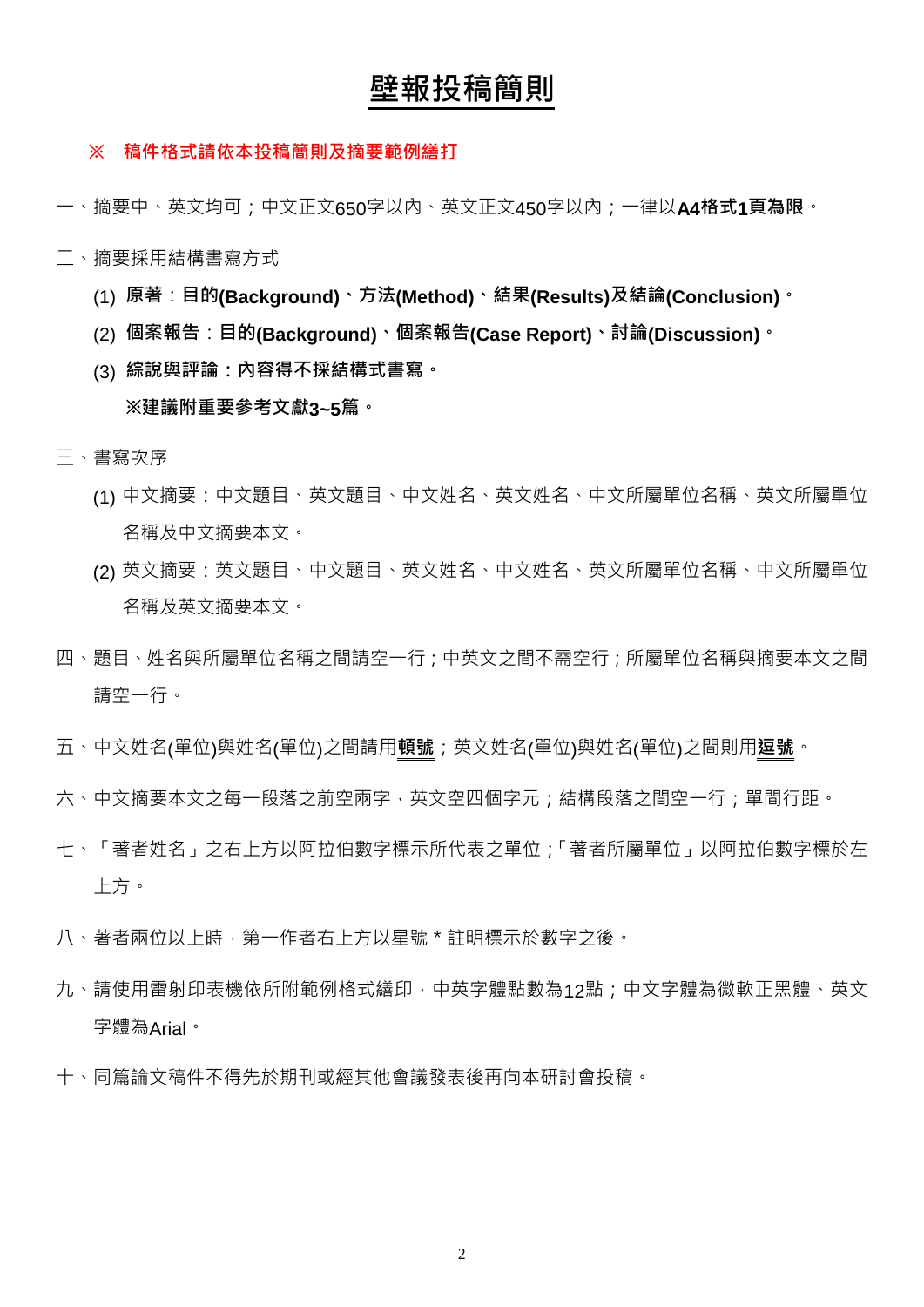# **【摘要範例】(中文)**

### **器官移植活體捐贈者術前之心身醫學評估**

Pre-transplant psychosomatic evaluation of living donors

#### **廖士程 1,2\*、李宇宙 <sup>1</sup>、吳佳璇 <sup>1</sup>、曾美智 1,2、李明濱 1,3、王碩盟 <sup>4</sup>**

Shih-Cheng Liao<sup>1,2\*</sup>, Yue-Joe Lee<sup>1</sup>, Chia-Hsuan Wu<sup>1</sup>, Mei-Chih Tseng<sup>1,2</sup>, Ming-Been Lee<sup>1,4</sup>, Sho-Mon Wang<sup>4</sup>

#### **<sup>1</sup> 台大醫院精神部、<sup>2</sup> 台灣大學公衛學院流行病學研究所、<sup>3</sup> 台北市立療養院、<sup>4</sup> 台大醫院泌尿部**

<sup>1</sup>Department of Psychiatry, National Taiwan University Hospital, <sup>2</sup>Graduate Institute of Epidemiology, College of Public Health, National Taiwan University, <sup>3</sup>Taipei City Psychiatric Center, <sup>4</sup>Department of Urology, National Taiwan University Hospital

#### **目的**

本研究器官移植活體捐贈者術前之心身醫學評估,並特別著重捐贈者術前之心身症狀、矛盾態度、 性格傾向以及其相關臨床因素。

## **方法**

本研究樣本 2003 年至 2004 年 92 名具有親屬關係之活體器官捐贈者,其中肝臟捐贈者 67 名, 腎臟捐贈者 25 名。除藉由深度會談建立精神科診斷外,心理計量工具採用 Brief Symptom Rating Scale (BSRS)、Maudsley Personality Inventory (MPI)、Family APGAR、Donor's Ambivalence Scale (DAS)。統計方法除描述性分析外,多變量部分採多重複迴歸模式,檢驗各臨床因素對於心身症狀以 及矛盾程度之影響力。

#### **結果**

於 BSRS 各向度得分,與過去研究所建立之參考族群相較,無顯著差異。肝臟移植個案較腎臟移 植個案有較高之強迫性症狀,GSI 兩組間並無差異。於 DAS 總分,神經質傾向以及年齡與 DAS 總分 呈現顯著之正相關,家庭關懷程度與 DAS 總分呈現顯著負相關。

#### **結論**

活體捐贈者之心身醫學評估,除過去所著重之精神科診斷建立、同意能力(competence),知 情同意(informed consent)程度,以及相關社會心理特質外,於術前捐贈意願之矛盾程度,亦呈現 相當之變異,且與其他心身醫學臨床因子相關。未來宜藉由前瞻性研究,驗證各種術前評估之判斷因 子,對於捐贈者預後之預測能力,以建立本土化之心身醫學評估模式。